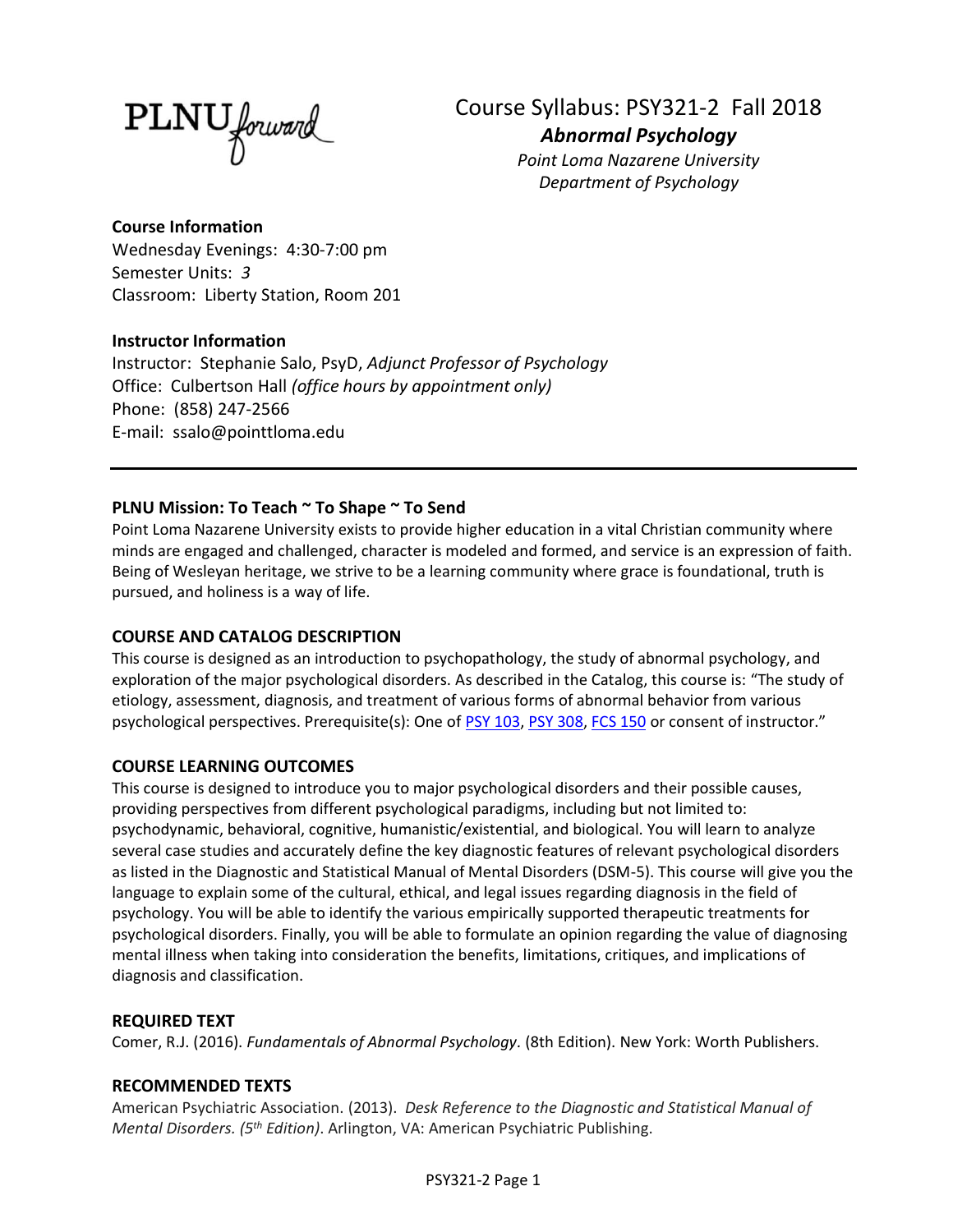# **(RECOMMENDED TEXTS CONTINUED)**

American Psychiatric Association (2014). *DSM-5 Clinical Cases.* Arlington, VA: American Psychiatric Publishing.

## **COURSE DESIGN**

A combination of lecture, group discussion, and case studies will be used, and you will be evaluated based on your engagement, knowledge, and ability to apply the material to simulated scenarios and patientpresenting concerns. Lectures will highlight selected topics from the required readings as well as to supplement this material with more recent developments in the field. *Students are responsible for all assigned readings, whether or not discussed in class.* Class discussions are intended to clarify concepts and apply topics to life concerns and enhance learning. Most readings will come from the textbook, *Fundamentals of Abnormal Psychology*.

## **ASSESSMENT AND GRADING**

| Assignment distribution by percentage:                                                | <b>Grading scale:</b>                                                                                                                                                                      |
|---------------------------------------------------------------------------------------|--------------------------------------------------------------------------------------------------------------------------------------------------------------------------------------------|
| $\bullet$<br>$\bullet$<br>Response Papers & Case Studies20%<br>$\bullet$<br>$\bullet$ | $C = 73 - 76$<br>$A = 93 - 100$<br>$A = 90-92$<br>$C = 68-72$<br>$B+= 87-89$<br>$D+= 62-67$<br>$B = 83 - 86$<br>$D = 56-61$<br>$B - 80 - 82$<br>$D - 51 - 55$<br>$C+= 77-79$<br>$F = 0.50$ |

## **COURSE REQUIREMENTS AND EVALUATION**

**A.** *Weekly Participation (10%)* In-class participation is required and figured into your final grade. This will vary from lecture responses, group discussions, and other forms of weekly participation. For your benefit, the benefit of your classmates, group discussions, and for enjoyment of the course, please attend class!

**B.** *Reading Quizzes (10%)* Students are expected to read the assigned texts before class. For most nonexam weeks there will be a 10-15 point multiple-choice/short answer quiz at the beginning of class. Students will be able to drop their lowest quiz score.

**C.** *Unit Exams (60%)* There will be a total of 3 examinations, including the Final. Exams 1 and 2 will each consist of 50 multiple choice questions and short answer questions. The final exam will be cumulative and consist of 90 multiple choice questions as well as two case study questions.

**D.** *Responses and Case Studies (20%)* There will be 3 response papers due throughout the semester, requiring 1-2 paragraphs in response to several prompts about the assigned readings. There will also be 7 case studies to enhance your knowledge of specific disorders. Descriptions of the response papers, case studies, and grading rubrics for all are listed online. All papers are to be computer generated, 12-point font, single spaced, and referenced using APA style.

## **E. Canvas for Turning in Assignments and Reflections**

Homework assignments and reflections may require you to submit reflections or responses using Canvas. For more information, see the Canvas Guides: <https://community.canvaslms.com/community/answers/guides>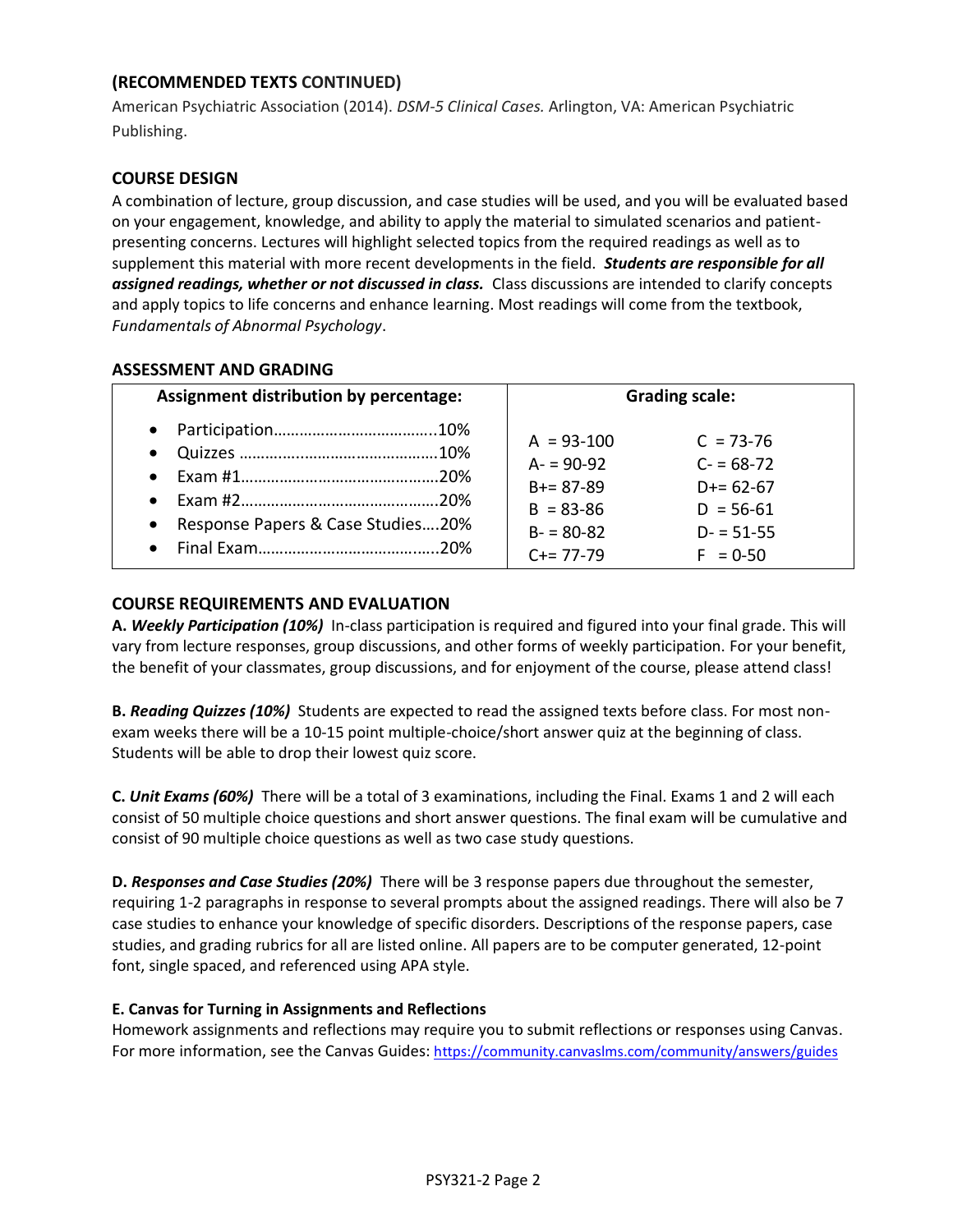## **ATTENDANCE POLICIES AND REPORTING**

#### **Class Absences/Attendance**

It will be difficult to succeed in this course if you do not attend class. If you must miss class, you will not be able to make up the participation points. If you miss turning in an assignment or are unable to take a quiz due to extreme sickness or "excused" absence, it is your responsibility to contact me *before class* to alert me of your absence, and to arrange how you can make-up this quiz or turn in the assignment. *Your quiz, reflection, or case study must be completed/submitted within 5 working days (i.e., due the following Wednesday).* No credit will be given for quizzes or assignments after 5 days, no exceptions**.**

## **PLNU ATTENDANCE POLICY AND REPORTING**

Regular and punctual attendance at all classes is considered essential to optimum academic achievement. If you are absent for more than 10% of class meetings the faculty member can file a written report which may result in de-enrollment. (*That would be after your second unexcused absence in this class.)* If the absences exceed 20 percent, the student may be de-enrolled without notice until the university drop date, or after that date, receive the appropriate grade for their work and participation. See Academic Policies in the Undergraduate Academic Catalog.

## *What is an "Unexcused" Absence?*

1. "There are no allowed or excused absences except when absences are necessitated by certain University-sponsored activities and are approved in writing by the Provost" (Catalog).

- 2. In addition, I will excuse legitimate illness only with MD note. No exceptions please.
- 3. Routine Medical and Dental appointments ARE NOT excused absences.

Please notify me prior to the start of class you will miss, preferably by email to notify me of an absence (unexcused or excused) that explains the general nature your absence.

## **PLNU ACADEMIC ACCOMMODATIONS POLICY**

If you have a diagnosed disability, please contact PLNU's Disability Resource Center (DRC) to demonstrate need and to register for accommodation by phone at 619-849-2486 or by email at [DRC@pointloma.edu.](mailto:DRC@pointloma.edu) I will coordinate with the DRC regarding your specific accommodations.

## **PLNU COPYRIGHT POLICY**

Point Loma Nazarene University, as a non-profit educational institution, is entitled by law to use materials protected by the US Copyright Act for classroom education. Any use of those materials outside the class may violate the law.

## **PLNU ACADEMIC HONESTY POLICY**

Students should demonstrate academic honesty by doing original work and by giving appropriate credit to the ideas of others. Academic dishonesty is the act of presenting information, ideas, and/or concepts as one's own when, in reality, they are the results of another person's creativity and effort. A faculty member who believes a situation involving academic dishonesty has been detected may assign a failing grade for that assignment or examination, or, depending on the seriousness of the offense, for the course. Faculty should follow (and students may appeal) using the procedure in the university Catalog. See Academic Policies for definitions of kinds of academic dishonesty and for further policy information.

## **FINAL EXAM POLICY**

Successful completion of this class requires taking the final examination on its scheduled day. The final examination schedule is posted on the Class Schedules site. No requests for early examinations or alternative days will be approved.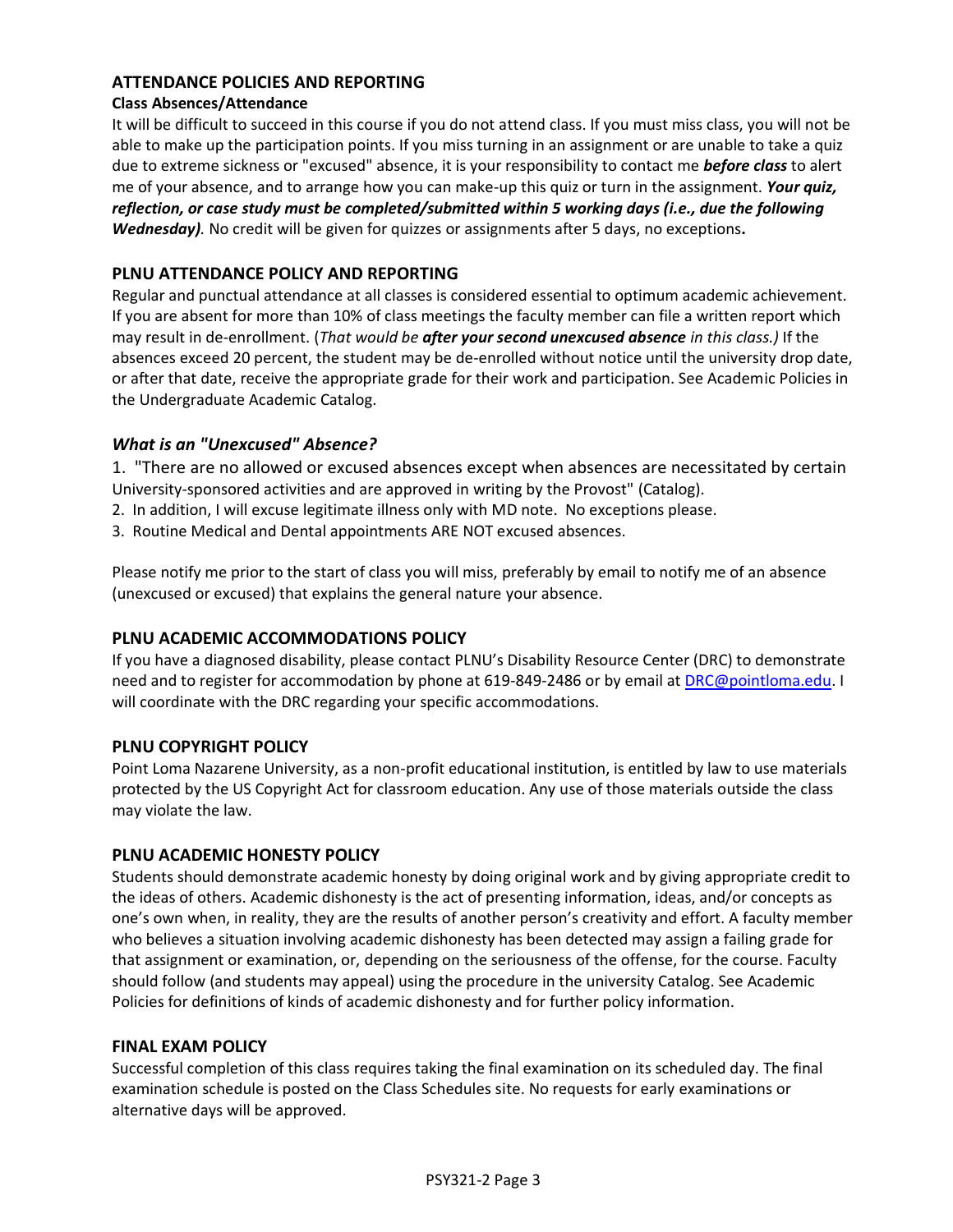## **OFFICE HOURS**

I want you to succeed in this class! If you have any questions about lecture, readings, or discussions, please do not hesitate to contact me or to schedule an appointment with me. Feel free to talk with me before or after class, during a break, or to call or email me to arrange a time to meet. You may also email me with your available times and telephone number.

 **Cell phone**: (858) 247-2566 (no calls between 9pm and 7am please)  **E-mail**: [ssalo@pointloma.edu](mailto:ssalo@pointloma.edu)

#### **ELECTRONIC INTERFERENCE**

Because I also teach a course on learning, memory, and cognition, I would be remiss if I did not discourage practices that will likely interfere with your ability to learn in this class. Based on several research studies, the use of electronics in class, such as laptops and phones, have been demonstrated to impair attention, learning, and retention, and can also distract others around you. Hand-writing notes improves synthesis of information (complex learning), and increases long-term memory retention and recall, and can improve your grade by half of a letter grade. Therefore, I request that you do not use laptops or phones during lecture and group discussion time. If you feel you need to use a laptop, please talk with me about your need for an exception.

#### **COURSE SCHEDULE AND ASSIGNMENTS**

Note: *This syllabus is not a contract. The Professor reserves the right to modify the syllabus to accomplish the learning objectives of the course.*

#### **Week 1: Wednesday, August 29th, 2018**

Lecture: *Introduction/Overview of the Course "How to Succeed in this Course"* and *"Abnormal Psychology Past and Present"* 

#### **Week 2: Wednesday, Sept 5th**

**Assignment due before this class:** Textbook Chapters 1 and 2 *Quiz #1 (on Intro Lecture and Chapters 1-2)* Lecture: Views of Psychopathology "Models of Abnormality*"*

#### **Week 3: Wednesday, Sept 12th**

**Assignment due before this class:** Textbook Chapter 3 and Critical Response Paper #1 *Quiz #2*  Lecture: Evaluation and Case Formulation, Example of Case Study

## *"Clinical Assessment, Diagnosis, and Treatment"*

#### **Week 4: Wednesday, Sept 19th**

**Assignment due before this class:** Textbook Chapter 5 and Case Study 1 *Quiz #3* Lecture: Stress and Trauma *"Disorders of Trauma and Stress"*

#### **Week 5: Wednesday, Sept 26th**

**Assignment due before this class:** Textbook Chapter 8 and Critical Response Paper #2 *Quiz #4* Lecture: Somatic Symptoms and Related Disorders

*"Disorders Featuring Somatic Symptoms"*